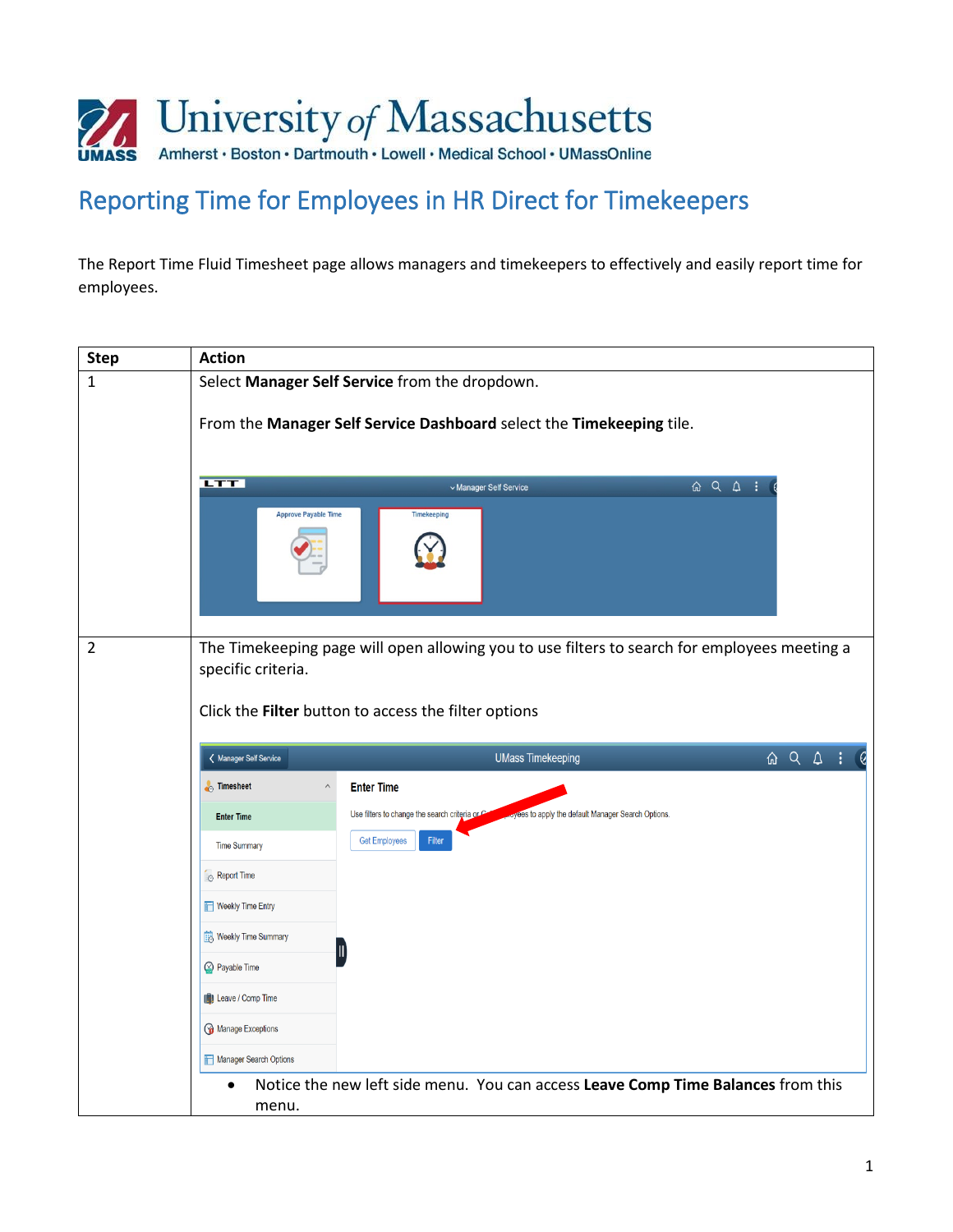| <b>Step</b> | <b>Action</b>                                                     |                       |                      |                                                                                                                                    |      |                                                                                                                              |
|-------------|-------------------------------------------------------------------|-----------------------|----------------------|------------------------------------------------------------------------------------------------------------------------------------|------|------------------------------------------------------------------------------------------------------------------------------|
| 3           | The Filter popup box appears.                                     |                       |                      |                                                                                                                                    |      |                                                                                                                              |
|             | There are a number of filter options available for you to use.    |                       |                      |                                                                                                                                    |      |                                                                                                                              |
|             | Tips for filtering for employees                                  |                       |                      |                                                                                                                                    |      |                                                                                                                              |
|             | departments you can access.                                       |                       |                      | Using the Time Reporter Group filter will allow you to look at the different<br>Using Employee ID will return a specific employee. |      | Setting Payroll Status to A (for Active) will allow you to retrieve only employees who                                       |
|             | When you have entered the desired Filter information, click Done. |                       |                      | are currently active. No terminated employees will be displayed.                                                                   |      |                                                                                                                              |
|             |                                                                   |                       |                      |                                                                                                                                    |      |                                                                                                                              |
|             | < Manager Self Service                                            |                       | Cancel               | <b>UMass Timekeeping</b><br><b>Filters</b>                                                                                         | Done | $\begin{array}{ccc} \text{ $\hat{\omega}$} & \text{ $\hat{\omega}$} & \text{ $\hat{\omega}$} & \text{ $\vdots$} \end{array}$ |
|             | no Timesheet                                                      | <b>Enter Time</b>     |                      | Q                                                                                                                                  |      |                                                                                                                              |
|             | <b>Enter Time</b>                                                 | Use filters to change | Time Reporter Group  |                                                                                                                                    |      |                                                                                                                              |
|             |                                                                   | <b>Get Employees</b>  | Employee ID          | Q                                                                                                                                  |      |                                                                                                                              |
|             | <b>Time Summary</b>                                               |                       |                      | Q                                                                                                                                  |      |                                                                                                                              |
|             | Report Time                                                       |                       | Empl Record          |                                                                                                                                    |      |                                                                                                                              |
|             | Weekly Time Entry                                                 |                       | <b>Last Name</b>     | Q                                                                                                                                  |      |                                                                                                                              |
|             | Weekly Time Summary                                               |                       | <b>First Name</b>    | Q                                                                                                                                  |      |                                                                                                                              |
|             | Payable Time                                                      |                       | <b>Business Unit</b> | Q                                                                                                                                  |      |                                                                                                                              |
|             | <b>ID</b> Leave / Comp Time                                       |                       | Job Code             | Q                                                                                                                                  |      |                                                                                                                              |
|             | Manage Exceptions                                                 |                       | Department           | Q                                                                                                                                  |      |                                                                                                                              |
|             |                                                                   |                       |                      |                                                                                                                                    |      |                                                                                                                              |
|             |                                                                   |                       |                      |                                                                                                                                    |      |                                                                                                                              |
|             |                                                                   |                       |                      |                                                                                                                                    |      |                                                                                                                              |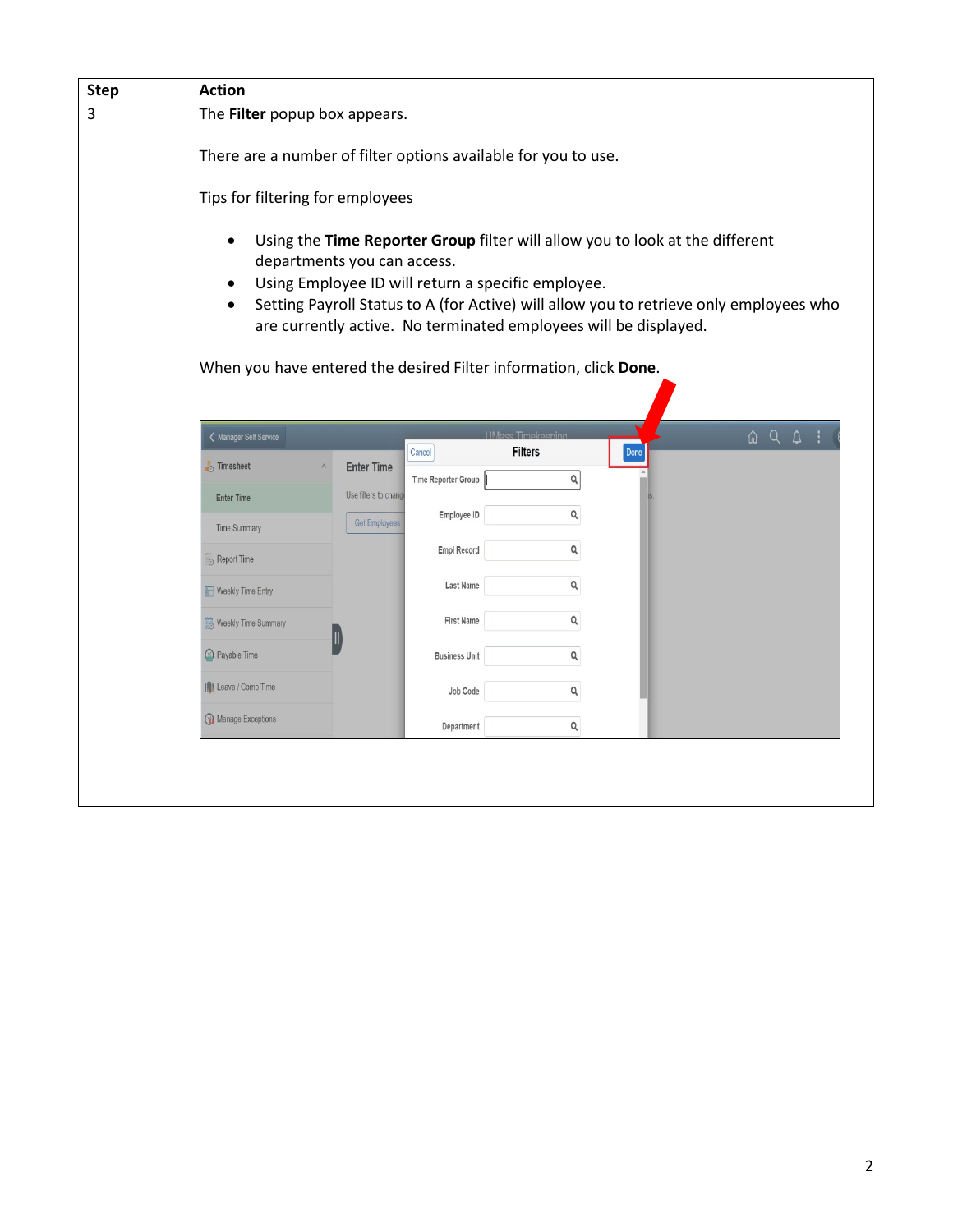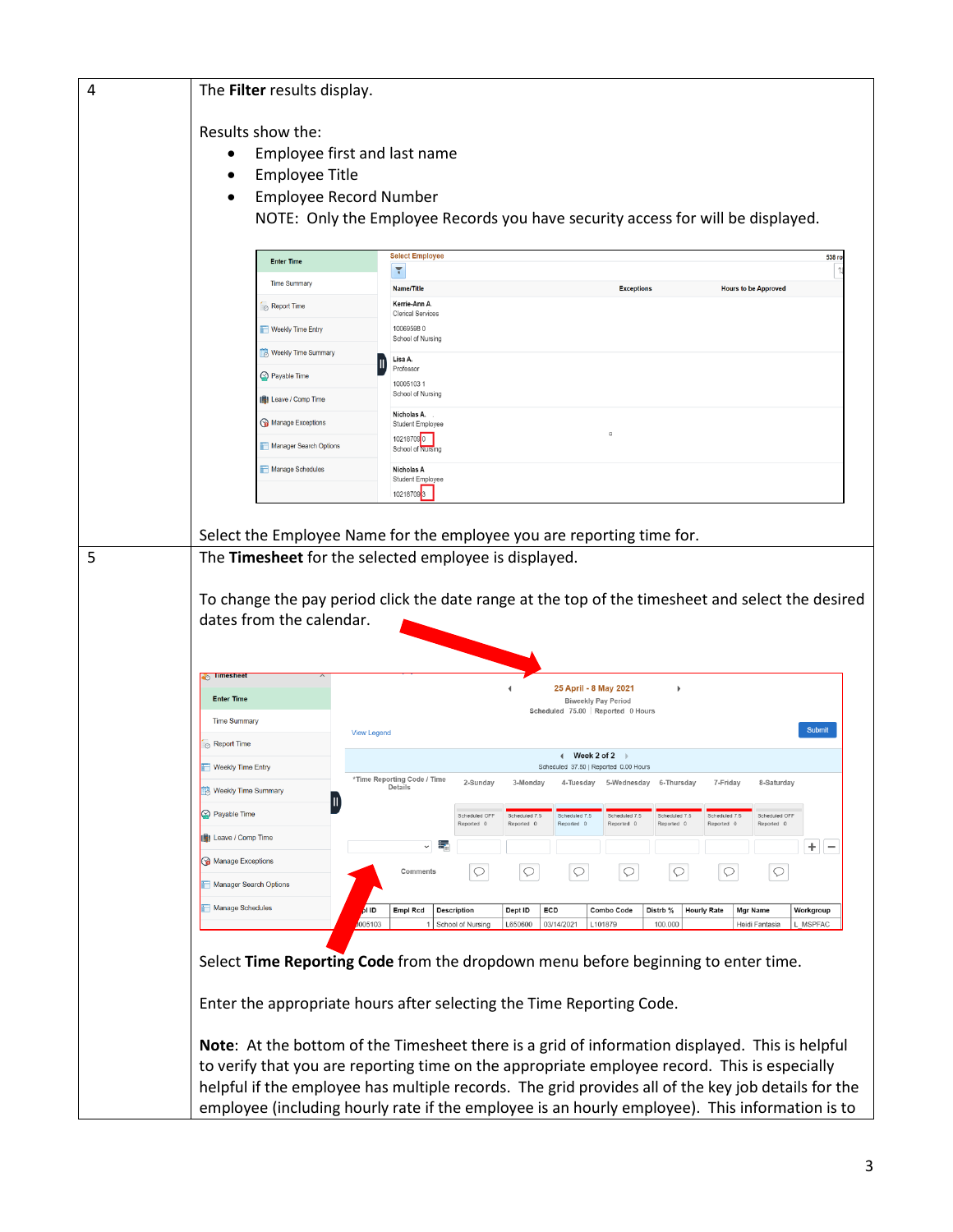| I assist you in making a determination as to which timesheet the hours should be used to report |
|-------------------------------------------------------------------------------------------------|
| time for in this instance.                                                                      |

## Helpful Hints for Navigating between Employees and Left Menu Options

## **Moving between employee and timesheets:**

You can report time and use the **Return to Select Employee** link to return to the search page

You can use the **Previous** or **Next** button to toggle between employees.

| <b>Timesheet</b><br>$\wedge$     | <b>Enter Time</b>                                                                                                         |                             |                             |                             |                                    |                             |                             |                             |               |  |
|----------------------------------|---------------------------------------------------------------------------------------------------------------------------|-----------------------------|-----------------------------|-----------------------------|------------------------------------|-----------------------------|-----------------------------|-----------------------------|---------------|--|
| <b>Enter Time</b>                | Elizabeth Burrows ⊙<br>Nursing Lab Program Manager<br><b>Return to Select Employee</b>                                    |                             |                             |                             |                                    |                             |                             | <b>2</b> Previous           | Next <u>2</u> |  |
| <b>Time Summary</b>              |                                                                                                                           |                             |                             | 25 April - 8 May 2021       |                                    | Þ                           |                             |                             |               |  |
| $\mathsf{I}_{\odot}$ Report Time |                                                                                                                           |                             |                             | <b>Biweekly Pay Period</b>  | Scheduled 75.00   Reported 0 Hours |                             |                             |                             |               |  |
| <b>Weekly Time Entry</b>         | <b>View Legend</b>                                                                                                        |                             |                             |                             |                                    |                             |                             |                             | <b>Submit</b> |  |
| <b>R</b> Weekly Time Summary     | Week 2 of 2<br>II<br>Scheduled 37.50   Reported 0.00 Hours                                                                |                             |                             |                             |                                    |                             |                             |                             |               |  |
| 2 Payable Time.                  | .*Time.Reporting.Code /.Time2-Sunday…… 3-Monday…… 4-Tuesday … 5-Wednesday … 6-Thursday…… 7-Friday…… 8-Saturday<br>Details |                             |                             |                             |                                    |                             |                             |                             |               |  |
| Leave / Comp Time                |                                                                                                                           |                             |                             |                             |                                    |                             |                             |                             |               |  |
| Manage Exceptions                |                                                                                                                           | Scheduled OFF<br>Reported 0 | Scheduled 7.5<br>Reported 0 | Scheduled 7.5<br>Reported 0 | Scheduled 7.5<br>Reported 0        | Scheduled 7.5<br>Reported 0 | Scheduled 7.5<br>Reported 0 | Scheduled OFF<br>Reported 0 |               |  |
| <b>Manager Search Options</b>    | 聶<br>$\checkmark$                                                                                                         |                             |                             |                             |                                    |                             |                             |                             | ÷             |  |

You can also return to the search page from an employee list by using the **Filter** option

| < Manager Self Service                      |                                              | <b>UMass Timekeeping</b> | 砎                           |       |
|---------------------------------------------|----------------------------------------------|--------------------------|-----------------------------|-------|
| <b>Timesheet</b><br>$\widehat{\phantom{a}}$ | <b>Enter Time</b>                            |                          |                             |       |
| <b>Enter Time</b>                           | select <b>Imployee</b><br>٢                  |                          |                             | 538 r |
| <b>Time Summary</b>                         | <b>Name/Title</b>                            | <b>Exceptions</b>        | <b>Hours to be Approved</b> |       |
| Report Time                                 | Kerrie-Ann Abate<br><b>Clerical Services</b> |                          |                             |       |
| Weekly Time Entry                           | 100695980<br>School of Nursing               |                          | $\Box$                      |       |
| <b>Weekly Time Summary</b>                  | Lisa Abdallah                                |                          |                             |       |
| $\oslash$ Payable Time                      | Professor<br>100051031                       |                          |                             |       |
| <b>IS!</b> Leave / Comp Time                | School of Nursing                            |                          |                             |       |
| Manage Exceptions                           | <b>Nicholas Abourizk</b><br>Student Employee |                          |                             |       |
| Manager Search Options                      | 102187090<br>School of Nursing               |                          |                             |       |